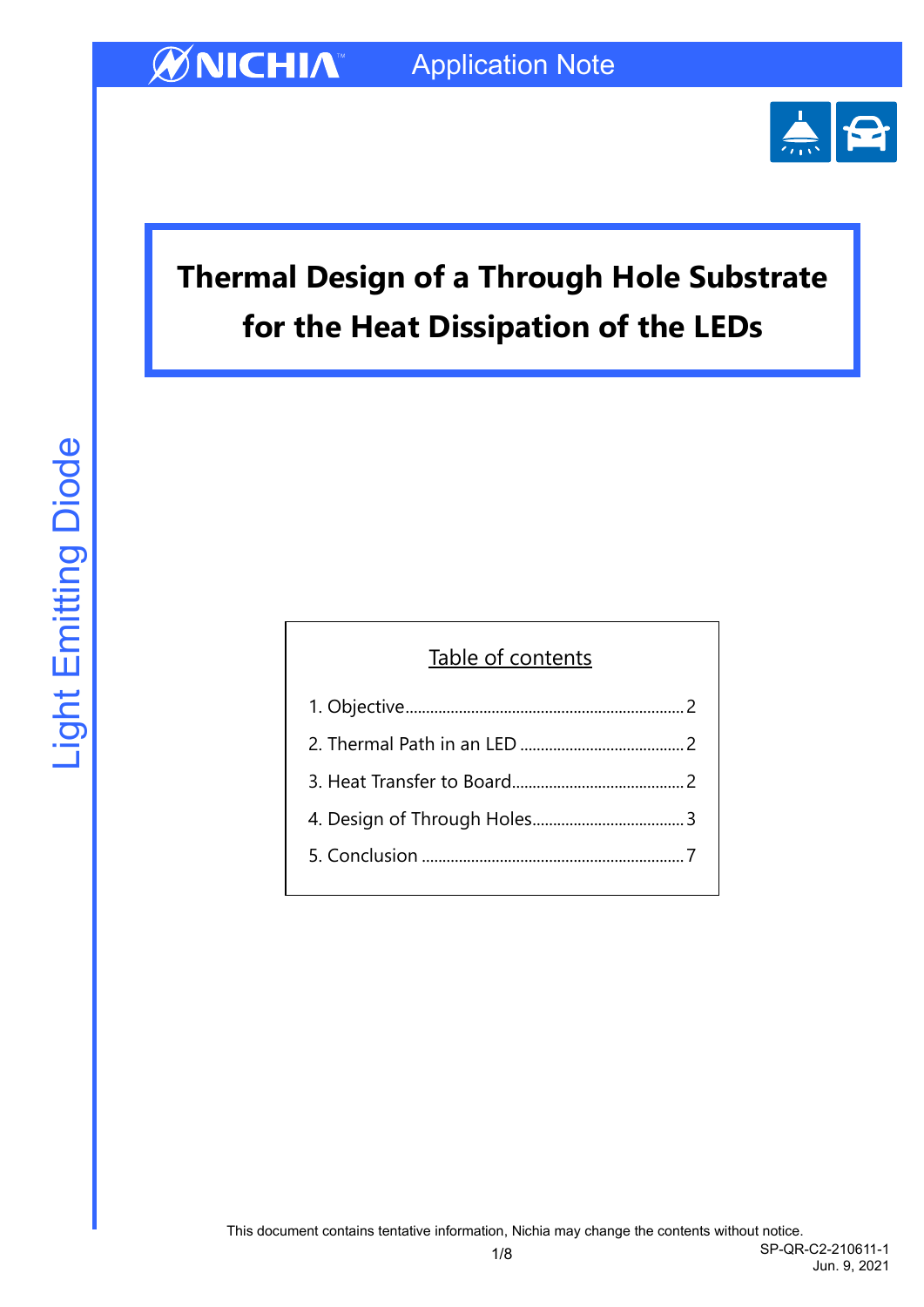## <span id="page-1-0"></span>**1. Objective**

To design LED products, it is essential to take thermal expansion into account.

The operating temperature of the LEDs is determined by the junction temperature  $(T_J)$ . When the junction temperature exceeds the maximum value specified for each model, the luminous flux is significantly decreased, resulting in catastrophic failures such as no light emission due to wire breakage. Therefore, it is necessary to use LED products so that the junction temperature  $(T_J)$  does not exceed the maximum value.

The optimal  $T_J$  will enable LED products to have a long life.

It is required, therefore, to achieve the optimal thermal design for LED products.

In this application note, Nichia will recommend the design of Through Holes as a method of heat dissipation by verifying prototypes.

## <span id="page-1-1"></span>**2. Thermal Path in an LED**

Figure 1 shows the thermal path in an LED. The heat generated from the chip is transferred through the die bonding resin, electrode, solder, board, and finally to the external environment.



Figure 1. Cross Section of LED and Thermal Path

## <span id="page-1-2"></span>**3. Heat Transfer to Board**

Table 1 shows the simulation of heat dissipation from the chip to the board. The heat generated from the chip is transferred to the board in a concentric circle pattern.



### Table 1. Simulation of Heat Dissipation

This document contains tentative information, Nichia may change the contents without notice.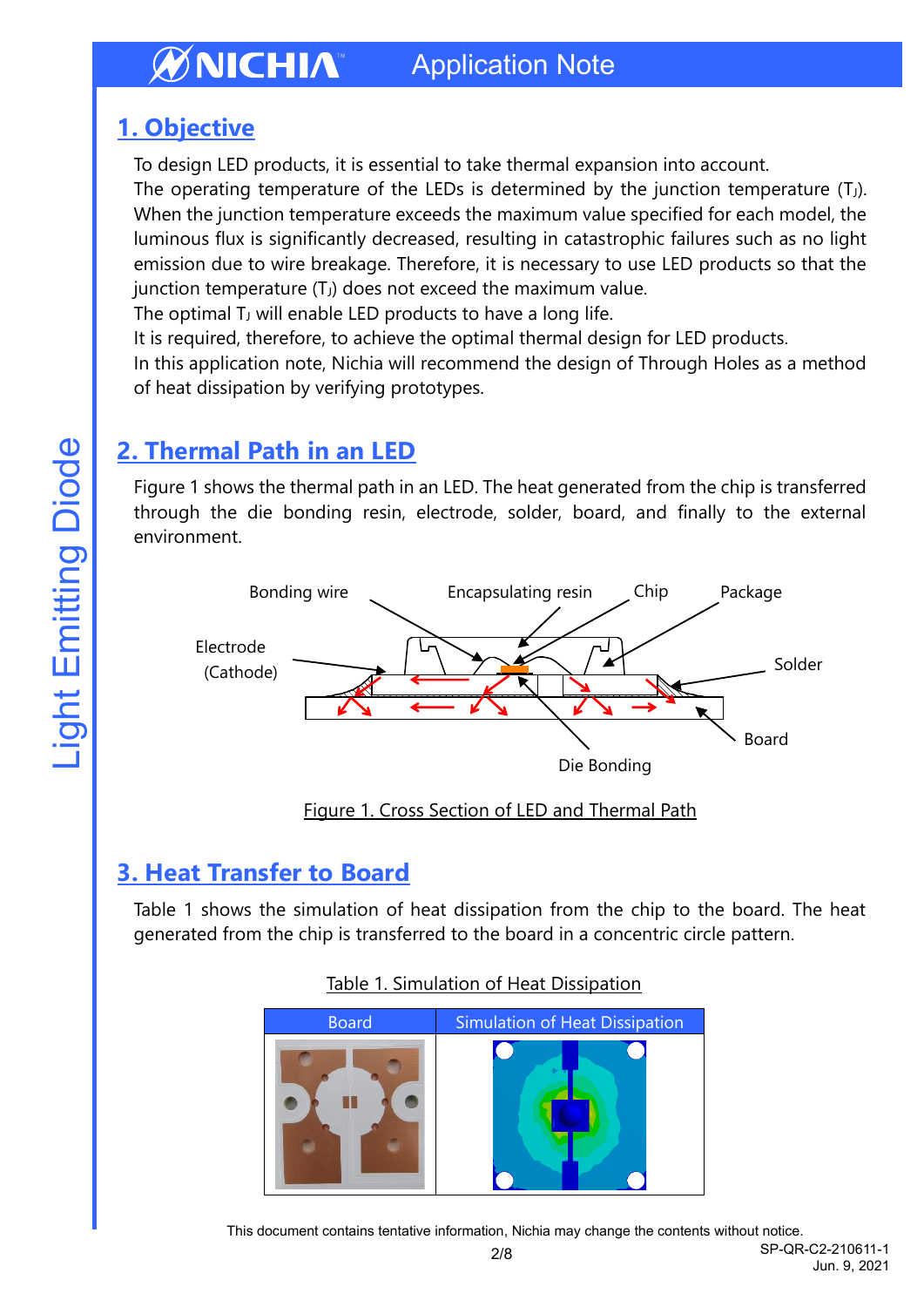## <span id="page-2-0"></span>**4. Design of Through Holes**

For the optimal design of Through Holes, we experimented with prototypes by changing the verifying items below:

Verification Item

- 1) Diameter of a Through Hole
- 2) The number of Through Holes
- 3) The diameter of a set of Through Holes
- Note: We used a two-layer FR4 (Layer thickness: 1.6 mm, Copper plating thickness: 35 µm) for the prototypes. On the basis of the simulation of heat dissipation described in Section 3, we located the Through Holes in a circle around the LED prototype.

### **4.1 Setting of Diameter of a Through Hole**

We evaluated the heat dissipation by changing the diameter of a Through Hole. (We used the same conditions in the number of Through Holes and the diameter of a set of Through Holes.)

Table 2. Verification Item: Diameter of a Through Hole



The heat dissipation in each condition is evaluated by the ratio of  $T_J$ , regarding the  $T_J$  of the reference board without any Through Hole as 1. Please refer to Figure 2 for the evaluation results of the heat dissipation depending on the diameter of a Through Hole.



Figure 2. Evaluation Result of Heat Dissipation Depending on Diameter of a Through Hole

This document contains tentative information, Nichia may change the contents without notice.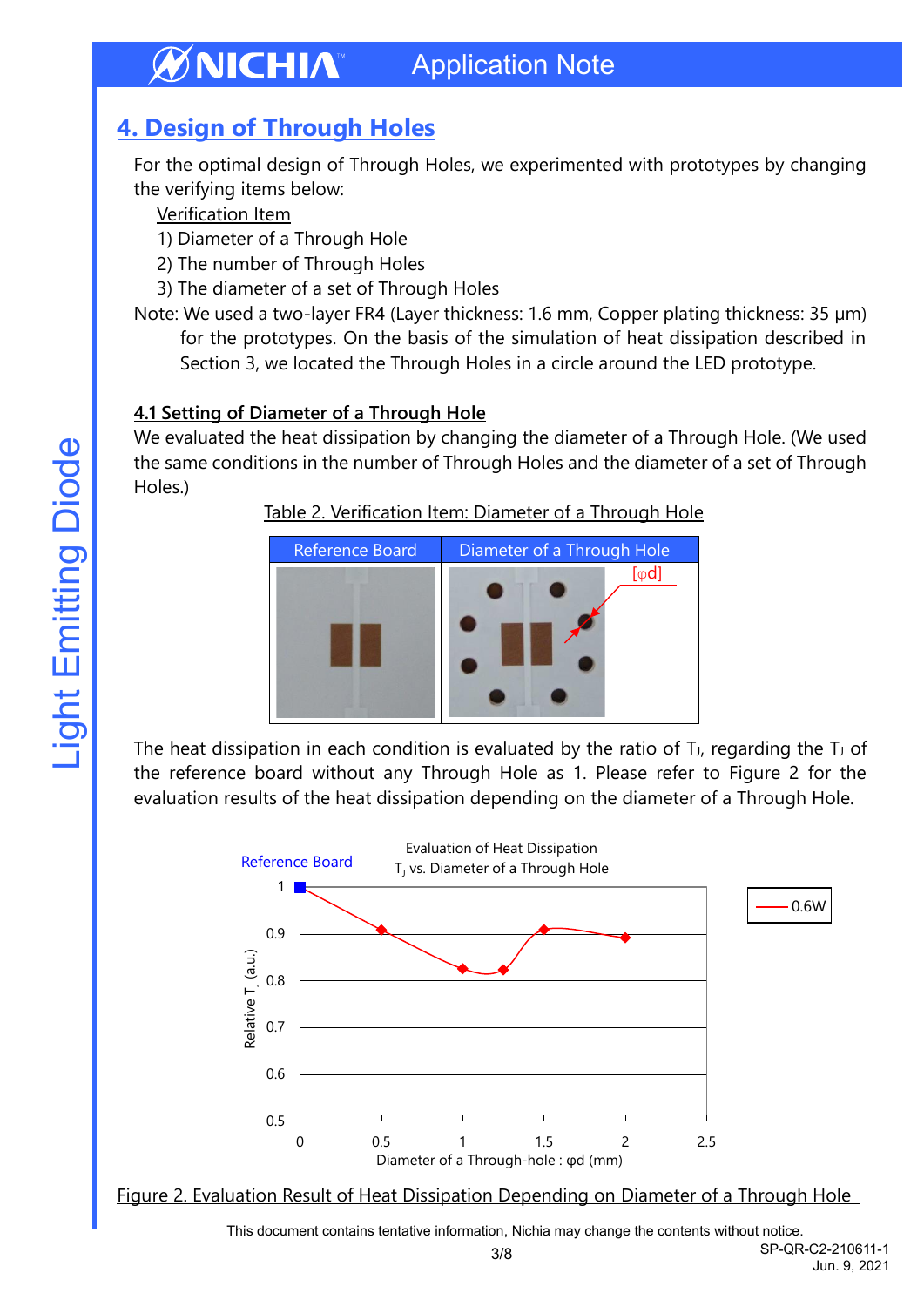The measurement results in Figure 2 show that larger diameters of a Through Hole don't necessarily result in better heat dissipation; the optimal diameter can be read from the graph. This is probably due to the surface area of the copper plating.

In theory, the largest surface area of copper plating ensures the best heat dissipation, when the maximum value is given by the formula below:

(The sum of the inner surface areas of Through Holes) - (The sum of the lost top and bottom surface areas of Through Holes)

The value obtained from the formula is the net increase of the surface area of copper plating.

The net increase of the surface area of copper plating is defined by the following formula:

$$
y = (x\pi \cdot A \cdot t) - \{(x/2)^2 \cdot A \cdot 2\}
$$

=  $-1/2Aπ$  { $(x – t)<sup>2</sup> – t<sup>2</sup>$ }

Here, x: Diameter of a Through Hole φd (mm)

A: The number of Through Holes

T: Layer thickness of the board (mm)

y: Net increase of surface area of the copper plating (mm<sup>2</sup>)

When the diameter of a Through Hole is equal to the layer thickness, x=t, the net increase of surface area of the copper plating, y, becomes the largest.

Jun. 9, 2021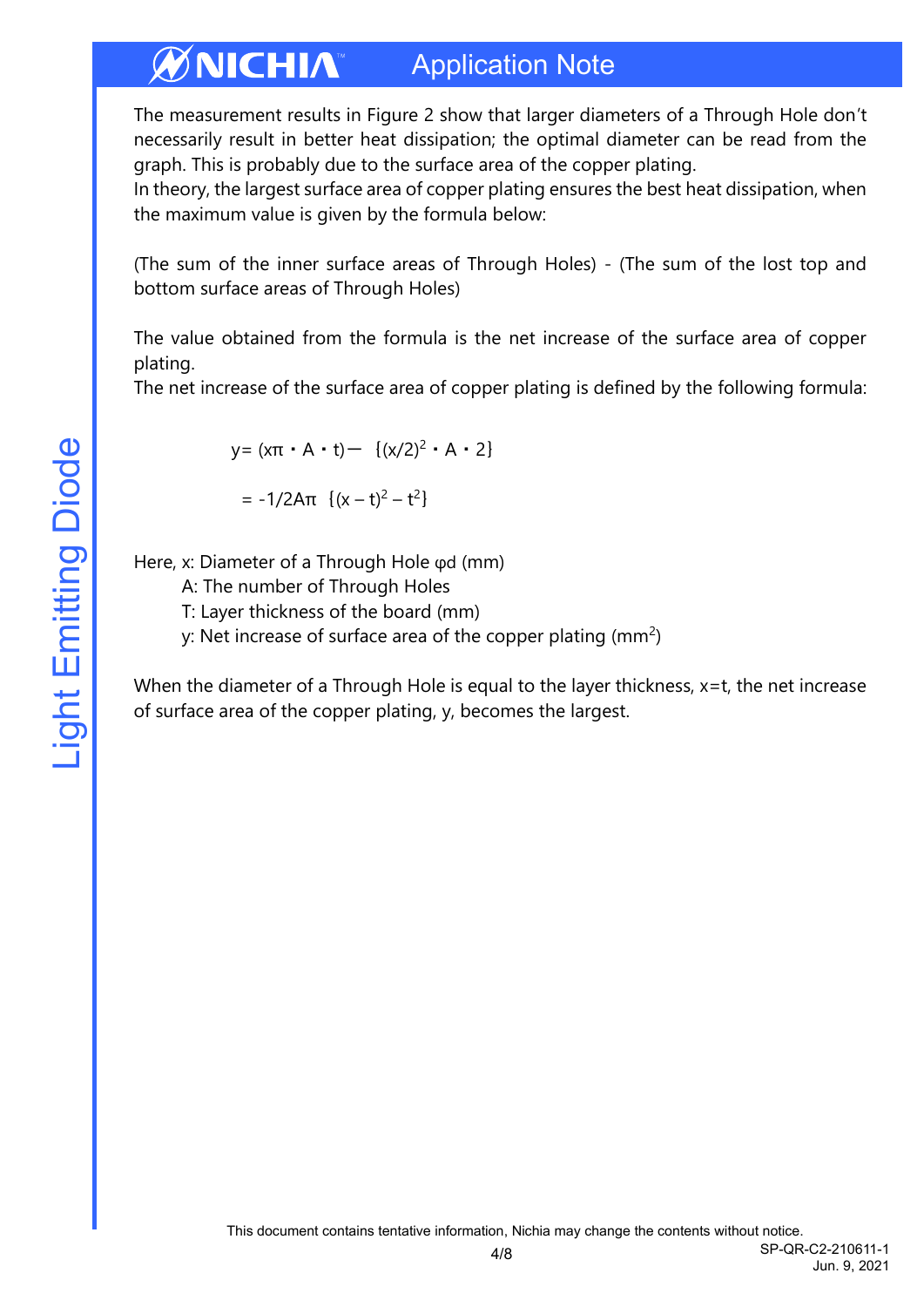### **4.2 Setting of the Number of Through Holes**

We evaluated the heat dissipation by changing the number of Through Holes. (We used the same conditions in the diameter of a Through Hole and the diameter of a set of Through Holes.)





Please refer to Figure 3 for the evaluation results of the heat dissipation depending on the number of Through Holes.



Figure 3. Evaluation Result of Heat Dissipation Depending on the Number

The measurement results in Figure 3 show that the higher the number of Through Holes, the better the heat dissipation. We confirmed, however, that too many holes don't necessarily contribute to good heat dissipation. Moreover, too many holes could affect the performance of the board and increase the processing cost.

SP-QR-C2-210611-1 Jun. 9, 2021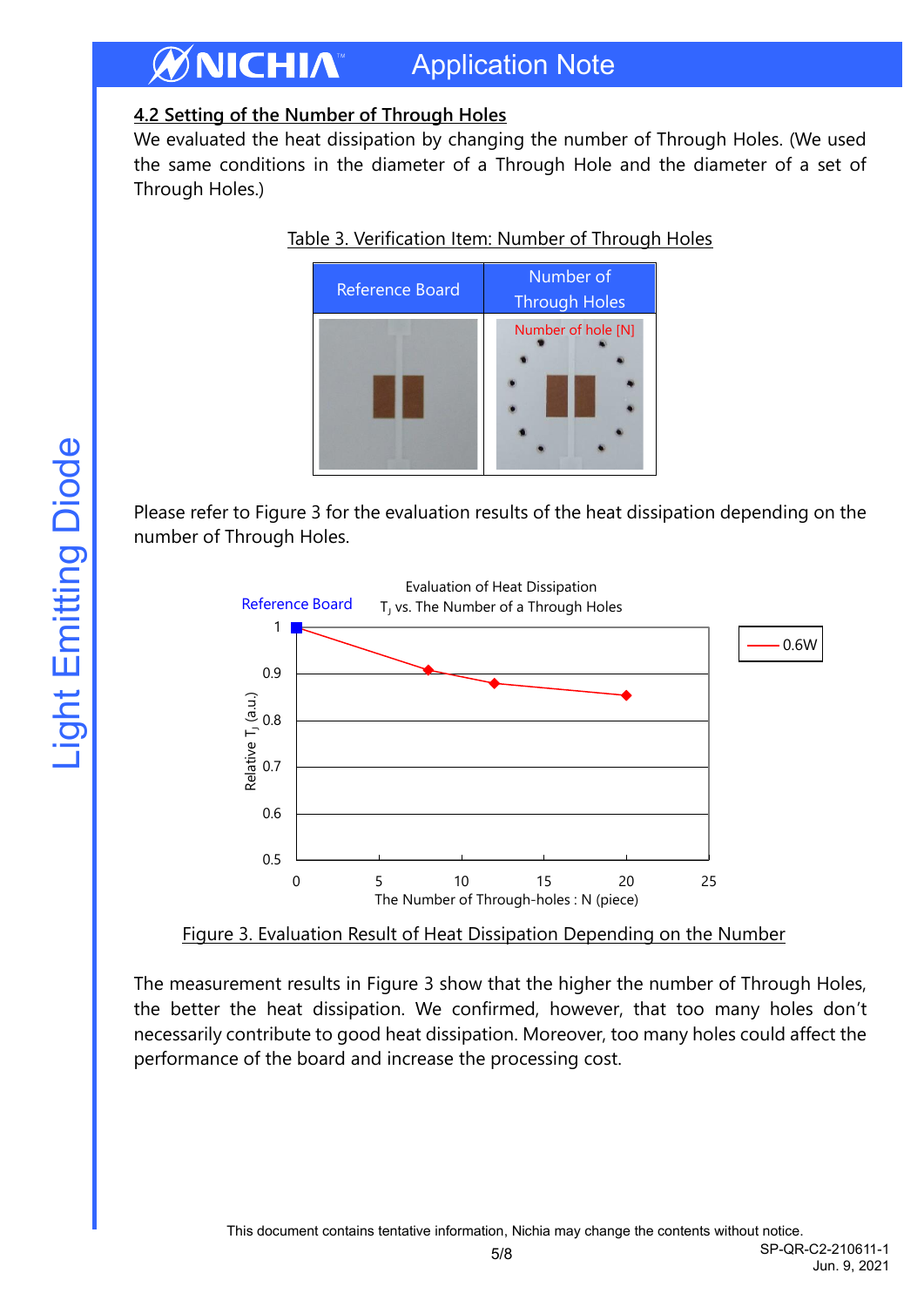### **4.3 Setting of the Diameter of a Set of Through Holes**

We evaluated the heat dissipation by changing the diameter of a set of Through Holes. (We used the same conditions in the diameter of a Through Hole and the number of Through Holes.)





Please refer to Figure 4 for the evaluation results of the heat dissipation depending on the diameter of a set of Through Holes.





The measurement results in Figure 4 show that the heat can be dissipated more effectively as the Through Holes are located nearer to the LEDs, as heat sources. It is necessary to take the performance of the board and working efficiency into account to determine the optimal location of the Through Holes.

6/8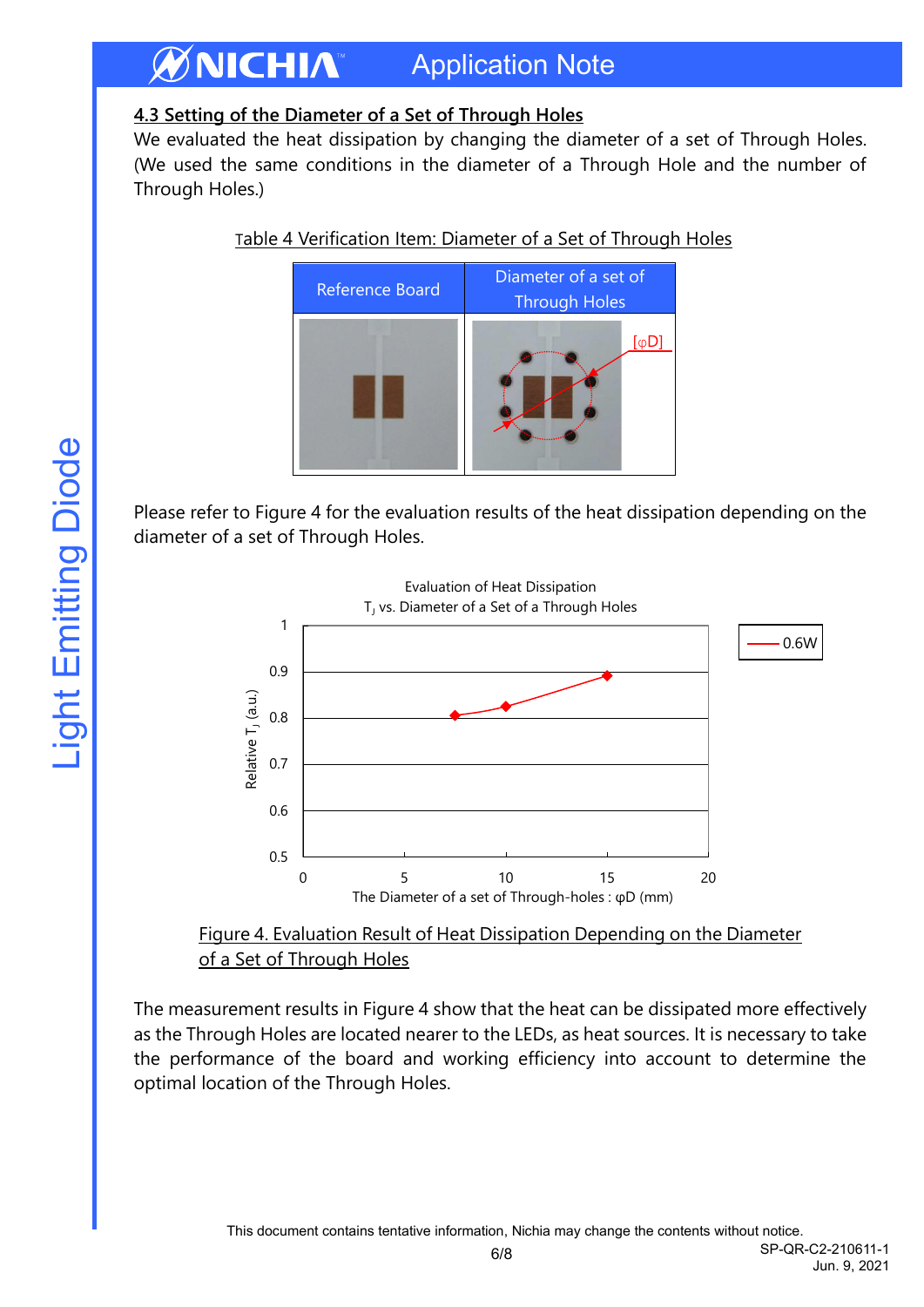## <span id="page-6-0"></span>**5. Conclusion**

Nichia recommends that the board be designed by taking the above evaluation results into consideration.

The optimal thermal design can enable LED products to be used efficiently, leading to the quality improvement of the finished products.

Please note that the reverse side of the board can short circuit, when Through Holes are located on the copper plating with the potential energy.

Jun. 9, 2021